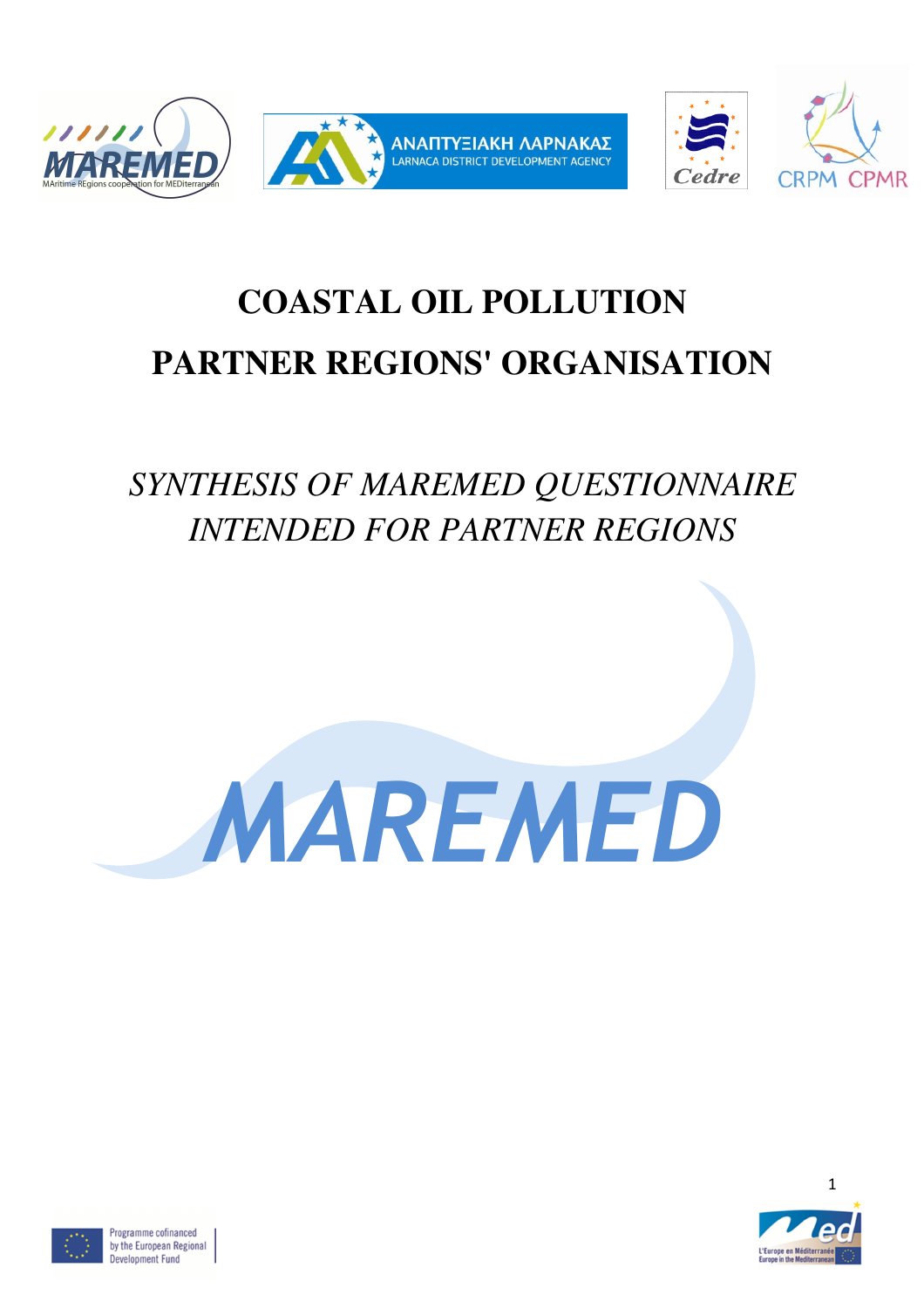#### QUESTION 1

Role and responsibilities of regions and municipalities in the event of accidental coastal pollution

The response at sea is the responsibility of the State in Cyprus, France, Greece, Italy and Spain. Local authorities (regions, provinces or municipalities) act only if the pollution reaches the coastline. They can be responsible of the response (tier  $1 = \text{small scale}$ ) pollution), involved in the response managed by national authorities (tier 2 or tier  $3 =$ medium or large scale pollution). Some local authorities manage shoreline cleanup through contingency plans or procedures developed at regional level (Italy, Spain), municipal level (France, Greece, Italy).

In each country, the overall organization of the response is defined by Law or national contingency planning:

Cyprus: There is no law that specifies any responsibilities in the municipalities in the case of an event of accidental coastal pollution but the National Contingency Plan 2011 give responsibilities to local authorities if the pollution reaches the coastline. The local authorities do not prepare contingency plans for the management of an accidental spill.

France: The marine pollution organisation (POLMAR) is defined by specific POLMAR regulation of 2002 and 2006 and by the 2004 Law concerning Civil Protection (Loi de modernisation de la Sécurité Civile 2004). The first responsibility of shoreline cleanup is given to the mayors. The State will be involved only if local authorities cannot face to the spill. There is no obligation for the municipalities prepare a local contingency plan for the management of an accidental shoreline marine pollution.

Greece: The National Contingency Plan for the management of oil spill and other hazardous materials "Εθνικό σχέδιο έκτακτης ανάγκης για την αντιμετώπιση περιστατικών ρύπανσης από πετρέλαιο και άλλες επιβλαβείς ουσίες" was approved in 2002 (Presidential decree Π.Δ. 11/2002, ΦΕΚ 6/Α/21-1-2002). The cleaning of the coastline is the responsibility of the municipalities.

Italy: National Law on sea pollution n°979 of 31/12/1982 "Legge n. 979 del 31 dicembre 1982 Disposizioni per la difesa del mare" and National Emergency Intervention Plan for the protection from oil pollution and other harmful substances caused by sea accident approved by Decree of President of the Council of Ministers on the 04/11/2010. The regions have direct competences for shoreline cleanup and can make laws and contingency plans. For example, the Marche Region with Regional Committee Resolution n°832 on the 11/06/2012 approved the "Regional Guidelines for provincial planning of emergencies caused by oil pollution or other harmful substances caused by sea accident" and the study and the proposition of a regional law on sea safety and protection in under construction.

Spain: Order of the Ministry of Development in 2001/FEB/23 for the organisation of maritime accidental spill response and Royal Decree 253/2004 for the organisation of the response in harbours precise that the State is responsible for the response at sea and the regions are responsible for the response on the coastline. The regions have their own contingency plan (ex : PRAMCOVA plan for the Valencia region).



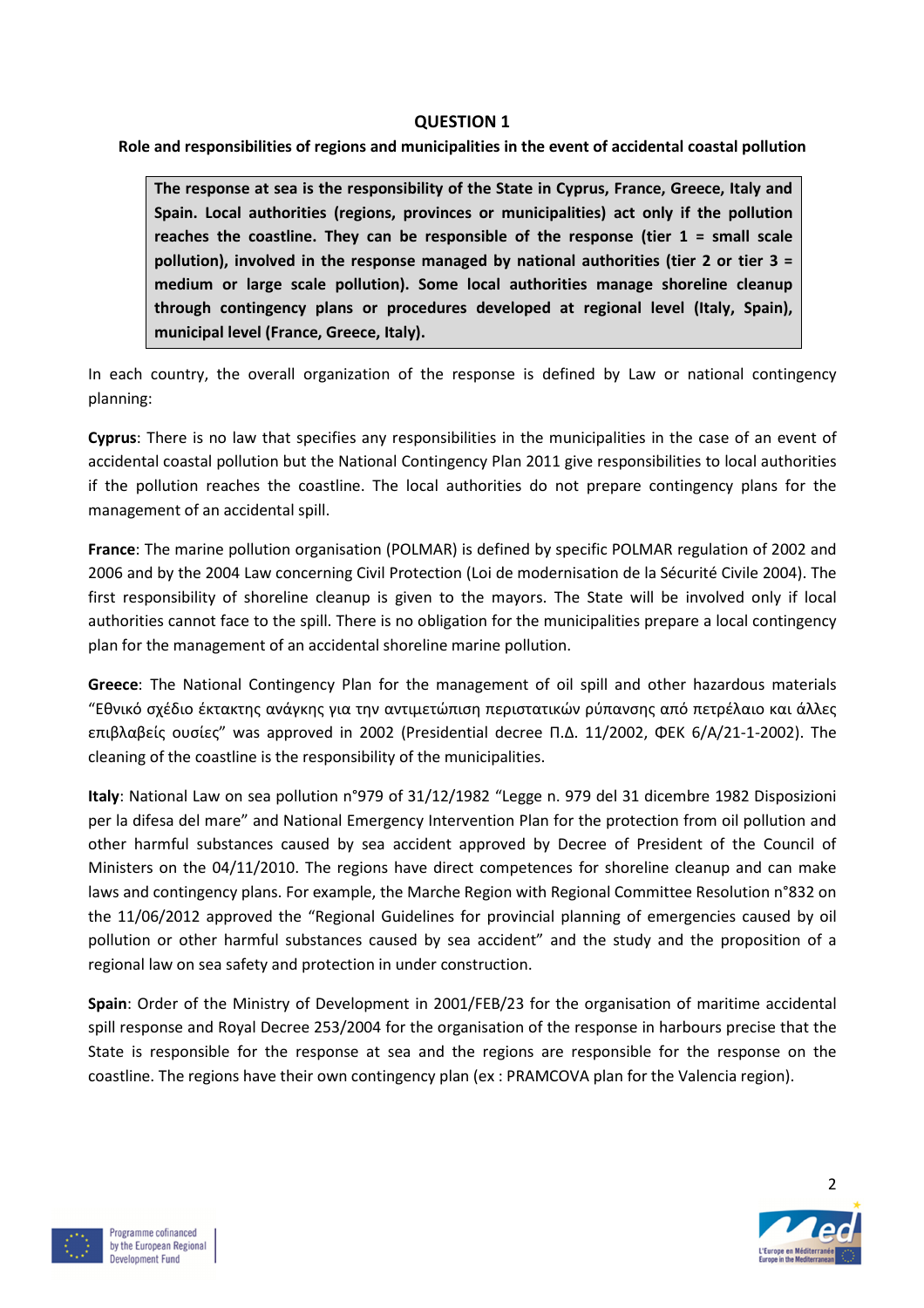#### QUESTION 2

Is the coastal spill response organisation consistent on a national scale or are there differences between the various regions of your country?

In some countries, the local authorities develop municipal or regional contingency plans which are prepared following a general framework (national guidelines). The organisation is homogenous but the organisation of the response can be different in each region because these plans integrate local specificities (means available, shoreline topography, etc.). All the different response level (tiers) must be coordinated and must be integrated in the national framework defined by the national authority.

In each country, there is a general national framework for the organisation of the coastal spill response:

Cyprus: the Naval Service of the Department of Fisheries and Marine Research of the Ministry of Agriculture, Natural resources and Environment is responsible for oil spill control and response at the national level and for setting up Emergency response Centres (ERCs). For those occasions which require national or sub-regional contingency arrangements the ERC would be established at the Fisheries Department Headquarters, Nicosia. For minor incidents within the capability of local resources, the ERC would be established at one of the Fisheries Department four district offices. The response is then managed by the same organisation in the whole country.

France: There is no national contingency plan for shoreline clean-up but a general framework and guidelines for the preparation of local contingency plans ("Polmar terre") prepared by each Prefecture. The plans prepared by municipalities must be coordinated with the "Polmar terre" implemented by the Prefecture and the plan must be delivered to the Prefecture. So, the general organisation is the same but local/regional specificities are integrated in the response management.

Greece: The National Contingency Plan for the management of oil spill results in 24 regional plans managed by 24 Regional Marine Pollution Combating Centres. They are based in important ports. Every Port Authority has also its own Local Contingency Plan. One Port Authority can be responsible for more than one port. Usually the Port Authority of an important port is also responsible for the smaller ports of the area, fishermen's ports, marinas etc. All Local Contingency Plans were approved in 1/1/2001.

Italy: Coastal spill response organisation is managed at a national scale, by the Presidency of the Council of Ministers, through its Civil Protection Department, and by the Ministry of Environment and Protection of Land and Sea. Local Contingency Plans are developed by each Port Authority (48) and coordinated with Contingency Plans prepared by single coastal Provinces. The 48 Harbourmaster offices would control and coordinate the operation in the field. The organisation is homogenous with local specificities. There are 3 levels of response/management of Italian Country in case of oil spill:

First level: local intervention, set up of specific plans of first intervention, based on regional strategic indication (Regional Civil Protection Directorate)

Second level: national intervention, competence of the Ministry of the Environment and Land & Sea Protection which set up an Emergency Plan for the protection of the sea and coastal zones from the pollution caused by marine accidents



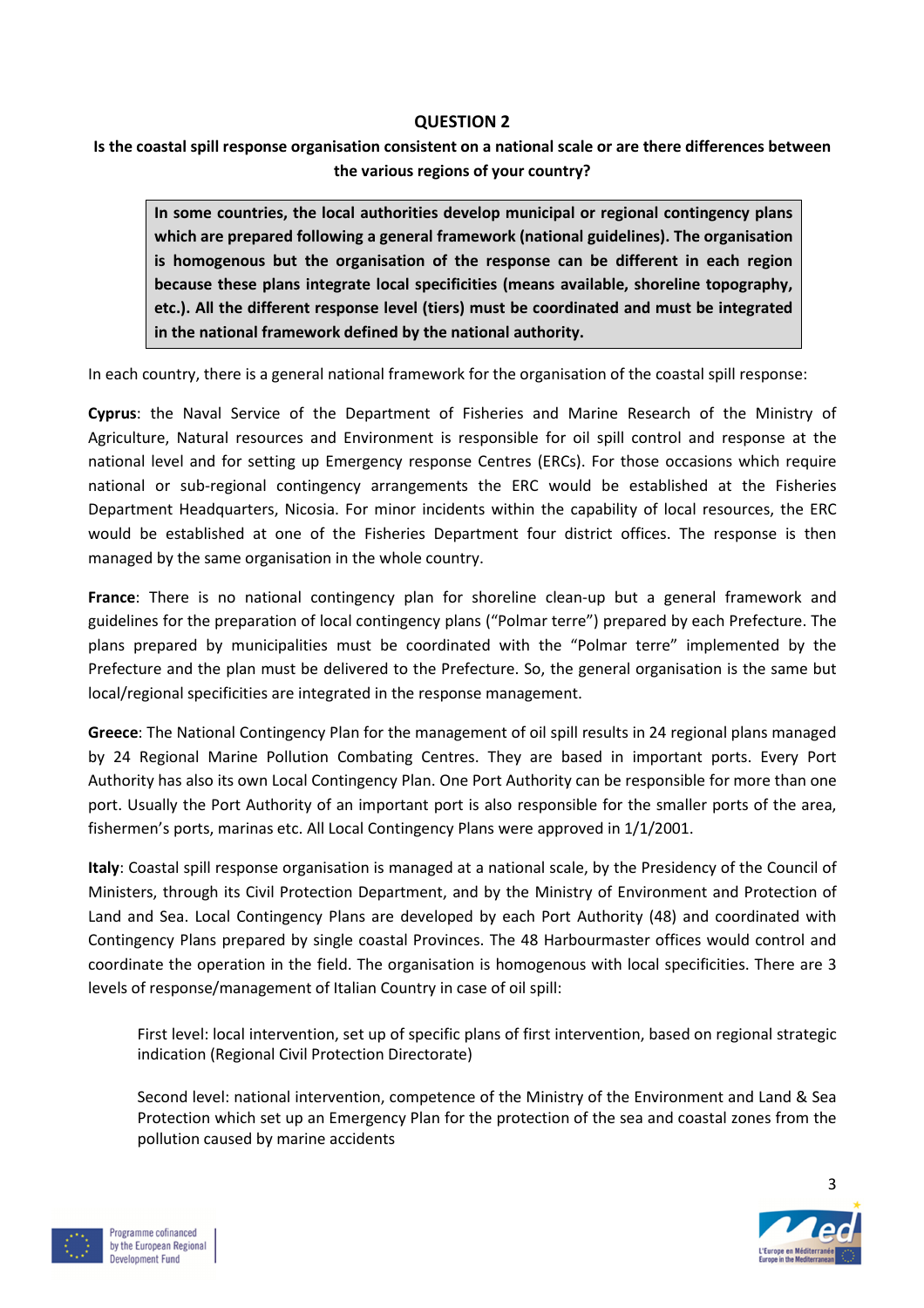Third level: national intervention, competence of the Department of Civil Protection of the Council of Ministers Presidency which set up the National Emergency Plan for the pollution.

Spain: In annex of the Order of the Ministry of Development in 2001/FEB/23), there are criteria for the elaboration of the territorial (regional) and inner plans. The organisation is homogenous with regional specificities.



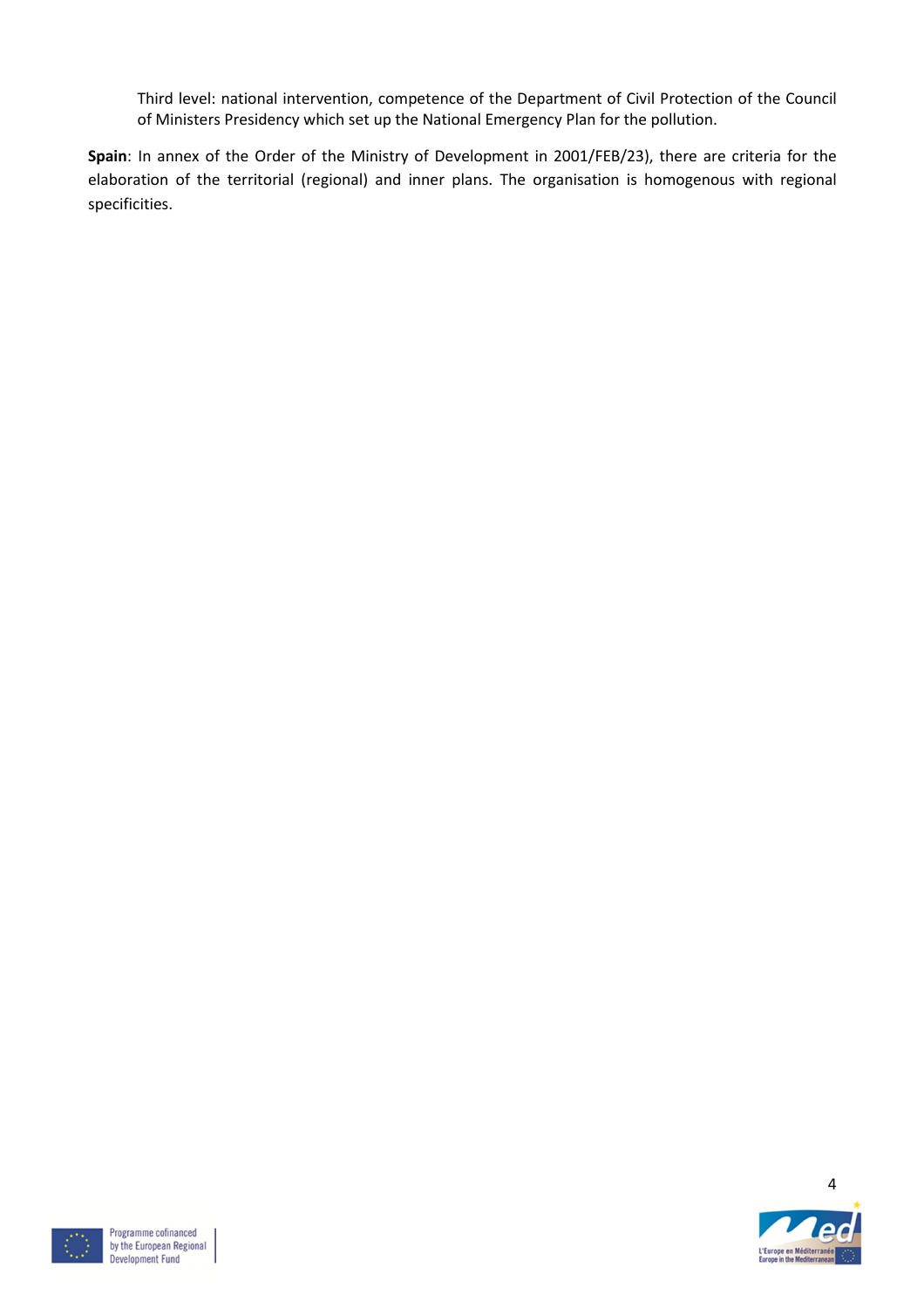#### QUESTION 3

Which organisation is in charge of on-site response in the event of coastal pollution in your region?

When the pollution responsible can be identified, he is responsible for paying the cost for pollution management and can mobilize specialised response companies. If there is no responsible identified, the response is managed following Civil Protection Organisation. In these organisations, local authorities (municipalities or regions) are responsible of the coastline cleanup. They can mobilise different means: municipalities, port authorities, fire brigade, regions, government departments, private companies, NGOs…

Cyprus: the response is managed by Department of Fisheries which possesses a significant stockpile of equipment for response at sea. Department of Fisheries can requisition the assistance of other government departments, non-governmental organisations or industry. Locally available resources can also be used.

France: When there is no responsible of pollution identified, the organisation defined by the Civil Protection is implemented: the first level of responsibility for coastline response is the mayor who can mobilise the municipal teams, fire brigade or private companies. If the pollution is too much important or if several municipalities are polluted, the response is managed by the "Prefet" who is the representative of the state in each administrative area called department. The Prefet can mobilise municipalities teams, fire brigade, government departments or private companies. Most of the time, the fire brigade commands the response on the field.

Greece: When the pollution responsible can be identified, he is responsible for paying the cost for pollution management. In most cases, a specialized private company is hired. The private company works under the supervision of the Hellenic Coast Guard and it is paid by the responsible for the oil spill. If the pollution responsible cannot be identified, the Coast Guard assumes the cost of all operations. The Port Authorities can decide to use private companies and volunteer groups if the Coast Guard material and manpower are not enough. The cleaning of the coastline is the responsibility of the municipalities.

Italy: In the Regional System of Intervention, in the event of coastal pollution, the organisation in charge of on site response is the Civil Protection at different level:

Municipal Provincial Regional (Sea Protection Unit – is specialized at regional level in this theme)

Spain: If it affects only the water, the response organisation is the state level "Sociedad Estatal de Salvamento Marítimo". If the pollution reaches the coast, it is the regional Civil Protection service the body in charge of the response. For the Valencia region, the document explaining the procedure is called "Intervention procedures before accidental marine pollution in the Valencia Region" (PRAMCOVA). It is the General Department of Internal Affairs of the Regional Government who manages the regional policy in Civil Protection and Emergency Management issues through the Law 9/2002 of Civil Protection and Emergency Management in the Valencia Region. Response teams at different levels in the region are composed by staff from the Emergency Brigades, staff from the Regional Department of Environment, other staff from the regional government, Firemen Provincial Unions and other bodies like municipalities, Red Cross, etc.



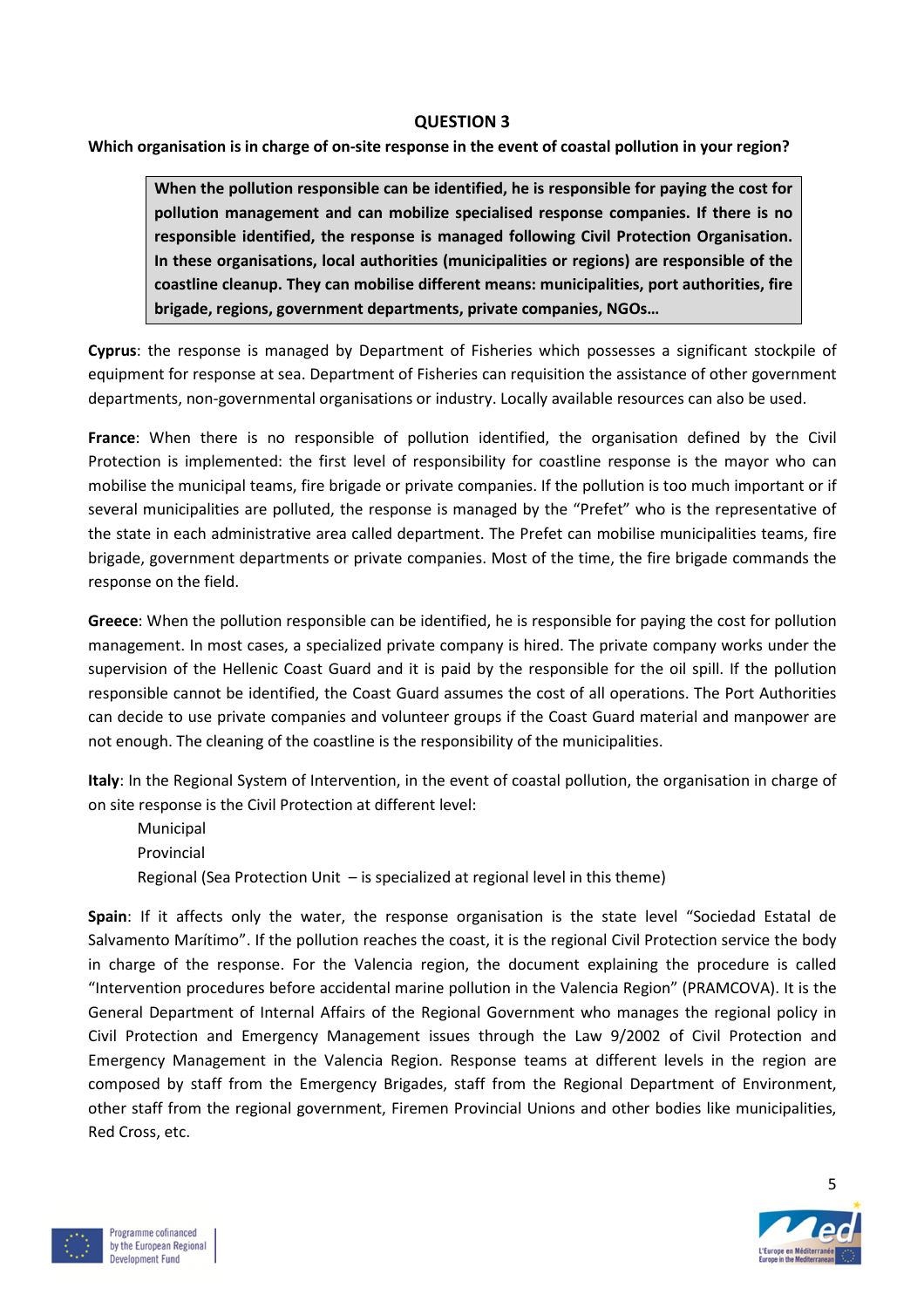#### QUESTIONS 4 and 5

Is action taken in your region, provinces, counties or municipalities to prepare for accidental coastal pollution? To which budget are the following allocated?

In all the countries, the state establish contingency plans, organise training and exercises which involved local authorities and mange a dedicated budget for these activities. In France, Italy and Spain, some local authorities (municipalities, provinces, regions) establish their own contingency plan, training and exercises but can have difficulties to find funds for these activities.

Cyprus: The Naval Service of the Department of Fisheries and Marine Research and the Department of Merchant Shipping is in charge of contingency plans, response stockpiles, organisation of exercises and training. There is a budget dedicated to these activities.

France: Each "Prefet of department" has to update a contingency plan and to organise one exercise every three years on shoreline response. For 5-6 years, these exercises include half a day of information of municipalities on their responsibilities in case of shoreline pollution, one day of training on shoreline cleanup and then the exercise which involve municipalities trained, fire brigade, government departments. These training and exercises are funded by Ministry of Environment. Some municipalities, mainly along Mediterranean coastline, establish their own response plan, organise training and exercises and buy some equipment whenever budget is available.

Greece: All the necessary material and manpower for oil spill and marine pollution prevention are included in the budget of the Ministry of Marine Affaires and the Aegean Sea. This budget, equipment and manpower are then distributed regionally and locally according to the local needs. No fixed regional quotas exist. The Coast Guard is responsible for the maintenance of the necessary material and equipment, for the specialized training of the personnel but also for the training of volunteers and the organization of common exercises with other services (municipal services etc.).

Italy: Civil protection volunteers are trained for different kinds of emergency. Personnel training also take place during exercises organised at national, regional and local level. National exercises can be organized by Civil Protection Department, by the Ministry of Environment and Protection of Land and Sea or by the General Command of Port Authority. At a local level, exercises are organised by the Head of Port Authority, such local exercises take place once or twice a year. Budget for spill response and for purchase and maintenance of response equipment is managed at national level (Ministry of Environment and Protection of Land and Sea). In Regions, Civil Protection own some equipment.

MARCHE: According to the new Regional Committee Resolution n. 832 on the 11/06/2012 Local Authorities are obliged to adopt a contingency plan. This resolution also foresees training activities and exercises for the Local Authorities staff. Each Local Authority has the possibility to buy equipment, organize training course and exercise but they are not obliged by law. Resolution foresees that the Regional Authority organize training and informative events for the drafting of the operative plans. Municipalities and Provinces should mainly (but not exclusively) inform/train citizens and local volunteers. Region should mainly (but not exclusively) inform and train the staff of Local Authorities and support them in the drafting of the Operative Plan. In MARCHE Region and Local Authorities are obliged to take action in case of oil pollution in the coastal area but they have



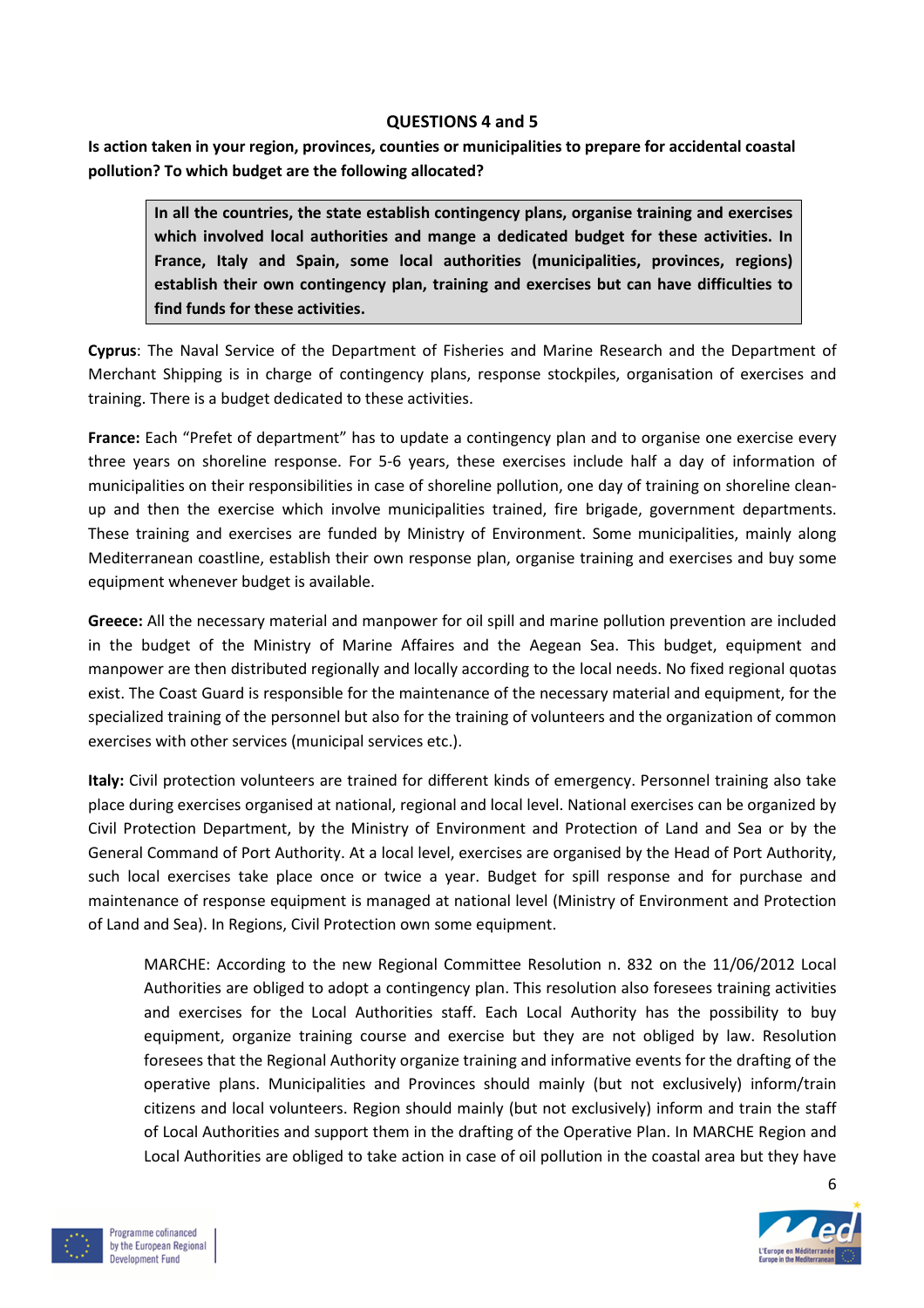problems to foresees dedicated budget for this. Local Authorities own minimum response equipment useful for Civil Protection actions, some of them could be used also in case of oil pollution in the coastal area having inter-sector use.

Spain: Contingency Plans are established by certain municipalities that present high pollution risk levels, ports (inner plans), shore industries (refineries, gas terminals, oil storage facilities, etc,) and by the regional action plan, that must incorporate all these local plans. All these plans use to consider the response equipment needed and available. At regional level there is a training programme established. The Generalitat Valenciana set a training programme in motion in coordination with the State between 2009 and 2011 covering all the responsibilities levels and specially focusing on training middle managers and response teams. At local level, inner plans consider training on emergency management, response and equipment utilisation. At national level, members of the "Salvamento Marítimo" receive specific advanced training on this issue. The National Plan also establishes a shared training programme (with the regions) for the regional response teams. Exercises are usually developed inside port areas or near coastal facilities. Major spill exercises are carried out at national level with the collaboration of the region. Regional contingency plan is prepared by a Technical Commission in the regional Government (Department of Internal Affairs, firemen, harbour masters, emergency brigades, etc). There are equipment stockpiles in the regional headquarters of Civil Protection, Red Cross, Salvamento Marítimo (national strategic base in Castellon), Port Authorities, etc. All this equipment is coordinated under the PRAMCOVA. There is a regional training programme on these issues given by staff from TRAGSA (State company giving service on environmental issues to the State, Regions and Municipalities) and the General Direction for Prevention, Fire Fighting and Emergencies. Advanced training is given in the "Jovellanos Integral Maritime Safety Centre", in Gijón (Asturias). At local level exercises are organized by a Port Authority or a private company. At regional/state level the State General Direction of Merchant Marine together with the Regional Governance Department are the bodies in charge of the development of such exercises. These exercises are also developed under the collaboration of Port Authorities, Harbor Masters and Salvamento Marítimo.



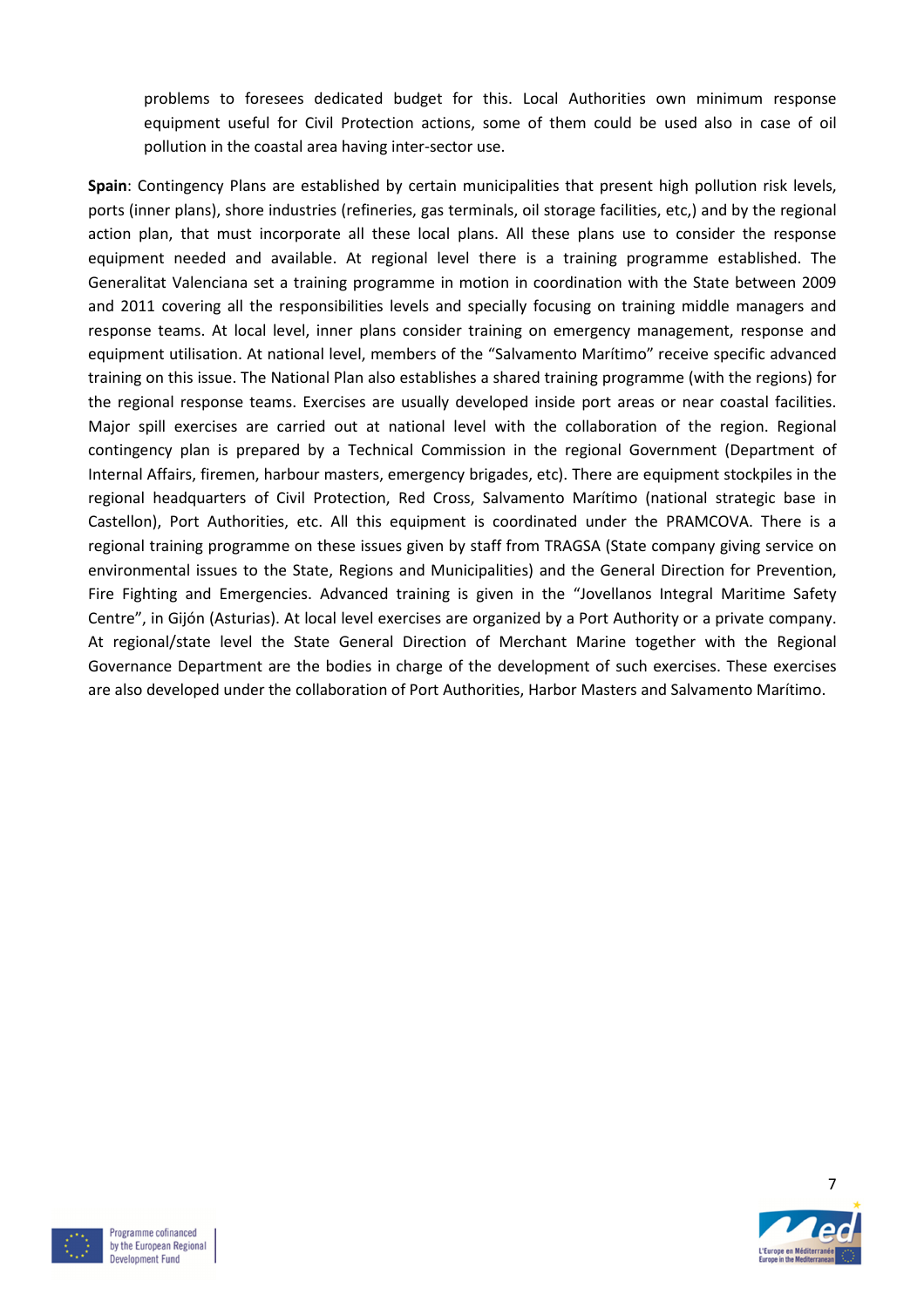#### QUESTION 6:

Do you share equipment, expertise...with other regions, between municipalities/communities or within the same bay?

Basically, each local authority manages its own resources but there is a mutual solidarity system. Some neighbour municipalities organise common training and exercises or develop alert chain. Some regions cooperate for the development of common training tools, of homogeneous response procedures or cooperate in the framework of coastal zone management projects which include accidental spill management. This develop common approaches for the management of an oil spill.

Cyprus: yes, there is sharing between municipalities in the same bay.

France: at local level, some municipalities develop synergies. There is also some experience, training tools and guidelines sharing in the framework of European projects (EROCIPS, ARCOPOL, ALCOTRA…) or through regional coastline management projects which can include one task concerning management of an accidental oil spill. In some areas, local authorities organised an alert chain.

#### Greece: no information collected

Italy: There is not a Regulation or Law which foresees the share of equipment, there is instead a strong mutual solidarity system at all administrative level: municipal, provincial and regional. For example, Emilia-Romagna Region approved in 2011, February the  $21<sup>st</sup>$  the scheme of agreement protocol with Marche Region about sea protection from oil spilling or other harmful substances. The protocol aims to develop synergies for emergencies' forecast, prevention, monitoring and management. Another example is the EU ALCOTRA project which included common training and exercises between French and Italian municipalities.

Spain: there is no specific equipment shared. Each municipality manages its own resources. Resources are very limited and often they are dedicated to beaches cleaning and maintenance. If a same bay is shared by different municipalities they would apply their municipal plans in coordination with the regional plan in order to establish an share the necessary equipment or expertise.



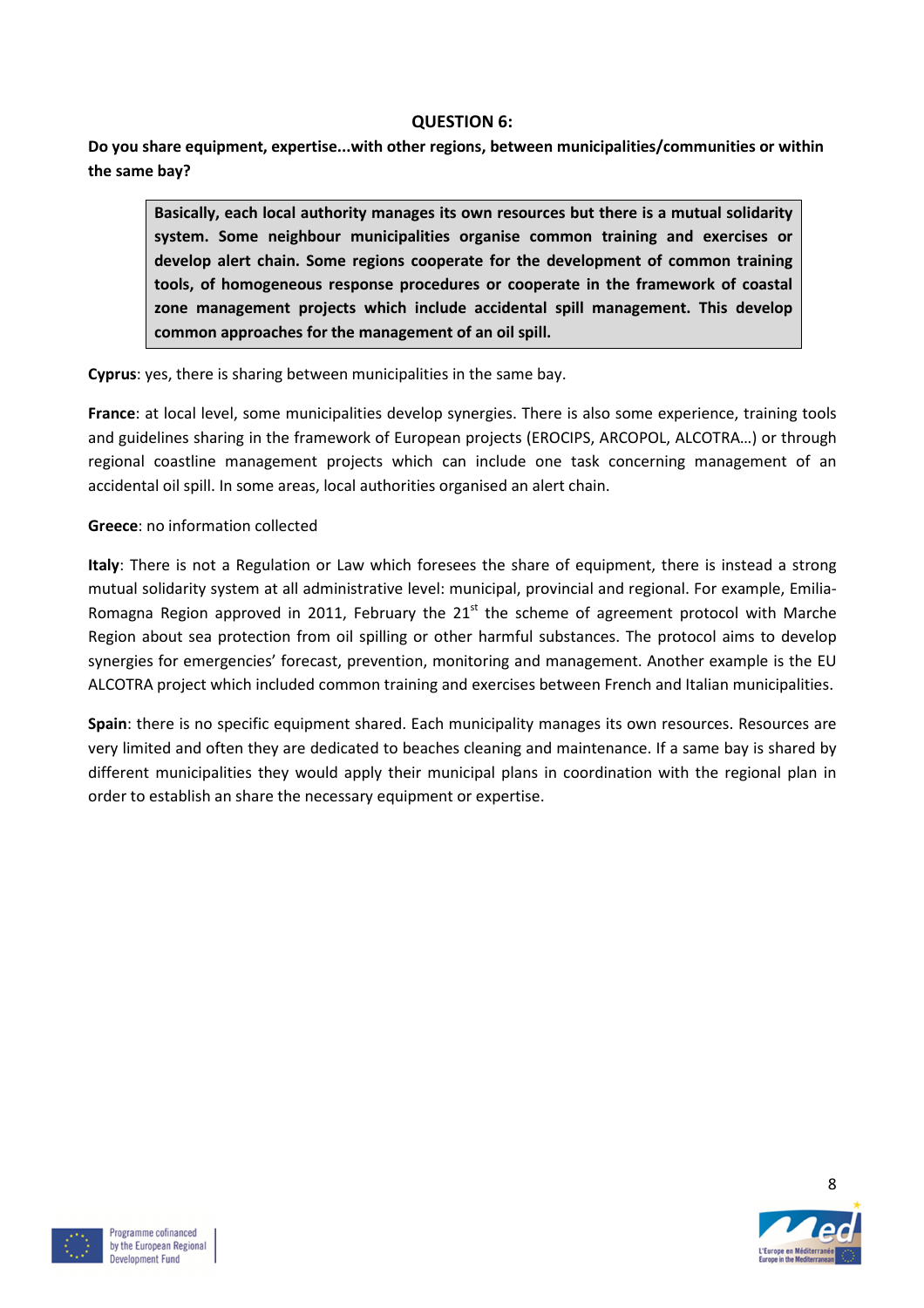#### QUESTION 7:

Do you collaborate with your country's Government or another authority in terms of response to accidental coastal pollution? If so, please specify (training, exercises, documentation, sharing of experience, etc.)

In all the countries, the cooperation between local authorities, the state and the governments departments is well developed for response preparation (contingency planning, training and exercises, sharing of experience). This cooperation is also organised for emergency response in the response plans. Moreover, as explained in answer to question 3, in most of the countries, when the pollution is so important that it cannot be managed by local authorities, the national authorities and response means can be mobilised.

Cyprus: yes, for training, exercises, sharing of experience.

France: yes, the entire French organisation is based on a strong cooperation between municipalities and government departments (se answers 1-5). But the regions do not have operational role in this organisation.

#### Greece: no information collected

Italy: Yes, the regions collaborate in the emergency management with the Government. With other Local Authorities there is not obligation but a solidarity system. There is an Agreement between Region and State which establish cooperation methods and promote a permanent Technical Table among the different actors involved in the activities management (data Exchange, training activities, know-how Exchange, etc…).

Spain: Yes, the framework is the "National Plan against marine pollution" in which general criteria is established for the elaboration of regional (territorial) plans. In this plan, a training programme is established in coordination with each region in order to make easier to the regional responsible bodies the preparedness for facing a pollution event. This training programme is elaborated jointly by the Ministry of Development and the Ministry of Public Administrations in which they establish also the conditions to accede. The Ministry of Environment and Rural and Marine Affairs also released through the General Direction for Coastal and Marine Sustainability a set of Manuals and Guides for fighting marine pollution. For the response, the technical committee is established with staff of the State and the Regions according to each regional plan.



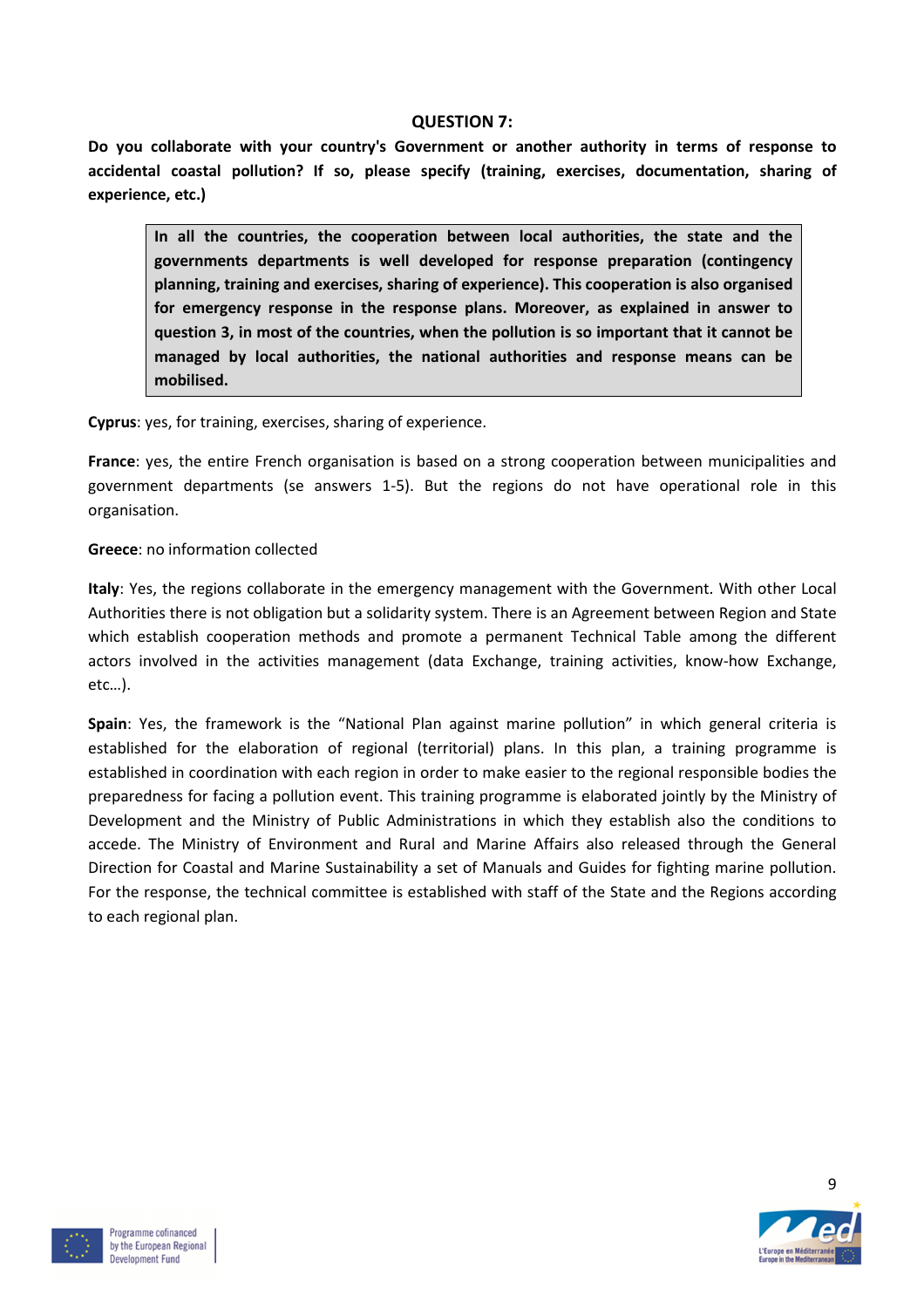#### QUESTION 8:

In the event of pollution, do you have access to technical assistance from the Government, a specialised centre, an NGO, or some other body? If so, is this assistance available 24/7?

The cooperation between government and local authorities mentioned in answer n°7 runs also in emergency situation. The local authorities can alert and have technical assistance 24/7 from some specialised government departments or operational centre.

Cyprus: In the event of pollution, local authorities have access 24/7 to the technical assistance of the Naval Service as well as the help of the oceanographic centre of Cyprus and the Department of Merchant Shipping.

France: yes, the local authorities have access 24/7 to the technical assistance of the main government departments and to CEDRE.

Greece: no information collected

Italy: Yes, when a local emergency is declared and validated by the Ministry of Environment and Protection of Land and Sea, Civil Protection and COEMM (Operative Centre for Maritime Emergency) are alerted, this last one assure a 24-hours service. The Government is always available (24/7) with National Department of Civil protection, Maritime Local Direction, National Fire Department, National and Regional Agency for Environmental Protection (ARPA/ARPAM).

Spain: yes: "Salvamento Marítimo" provides the technical assistance to the Government together with a "Technical Advising Committee" composed by experts of different fields (public and private companies, emergency managers, brigades, port authorities, harbour masters, etc). One of them is the public company TRAGSA that gives technical assistance to different government levels on environmental issues. In case of a pollution event the Technical Advising Committee is met immediately. "Salvamento Marítimo" provides response service 24/7/365.



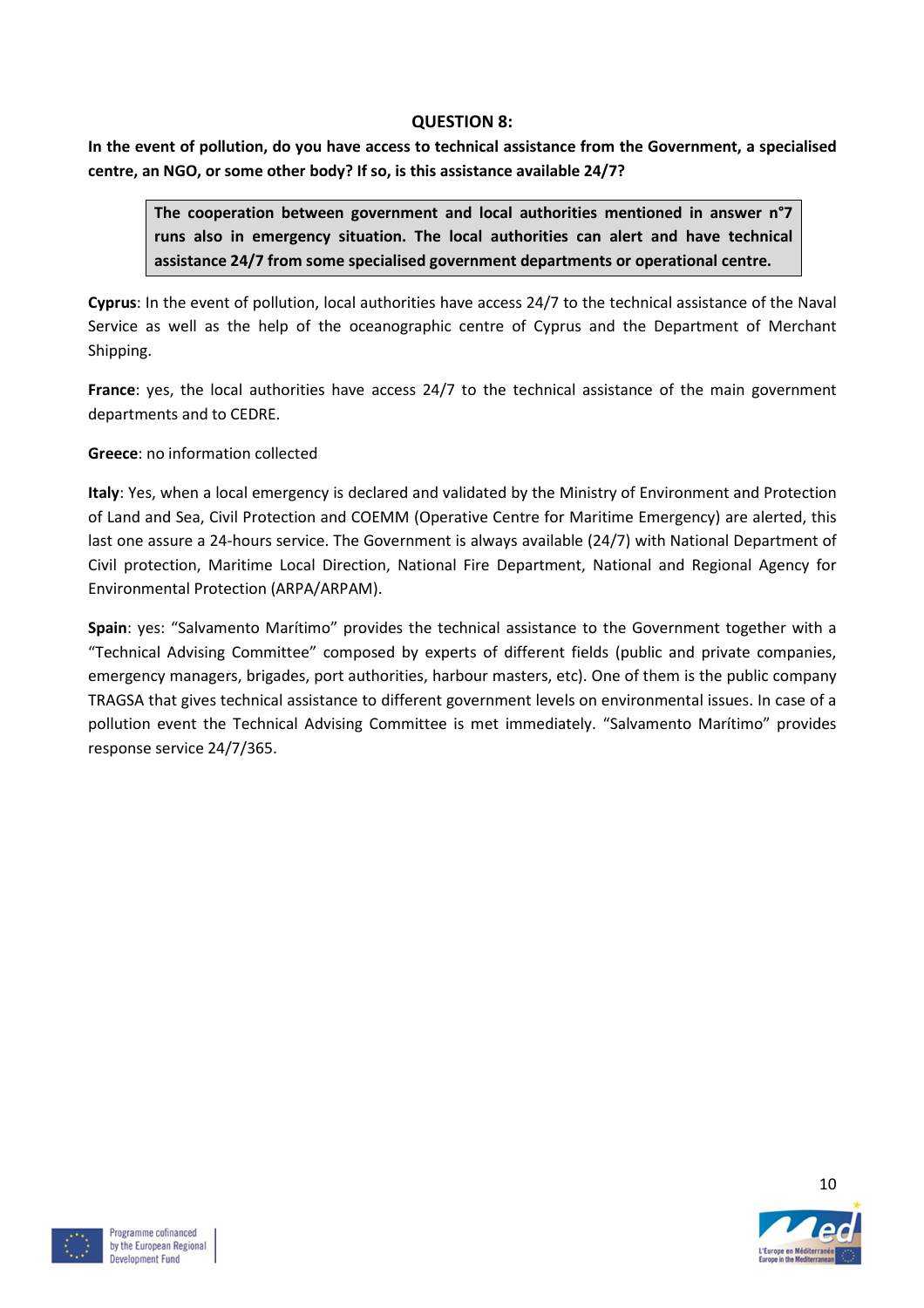#### QUESTION 9:

What are your main requirements in order to be better prepared to manage a medium-sized (tier 2) spill yourselves or to take part in a response effort organised by your Government in the event of a major (tier 3) spill?

- Crisis management/field response training
- Contingency planning/Procedures/Emergency response sheets specifying your responsibilities in case of emergency
- Operational guides/manuals to help you organise operations
- Participation in crisis simulation exercises or field exercises, alert chain tests
- Establishment of response equipment stockpiles
- Consultation with neighbouring regions of your own country or transboundary action.

Local contingency planning, knowledge of the national pollution management system and training are priorities for the regions involved in MAREMED project.

Cyprus: everything for tier 2 and tier 3 event

France: Corse region needs (from the more to the less important need):

- 1. Contingency planning/Procedures/Emergency response sheets specifying your responsibilities in case of emergency
- 2. Crisis management/field response training
- 3. Participation in crisis simulation exercises or field exercises, alert chain tests
- 4. Establishment of response equipment stockpiles
- 5. Consultation with neighbouring regions of your own country or transboundary action
- 6. Operational guides/manuals to help you organise operations

#### Greece: no information collected

Italy: For the MARCHE region, the direct knowledge of the management systems of the different structures at National, Regional and Local Level and the related competences planning are fundamental. They also need to build up an efficient prevention system and an efficient alert chain.

For EMILIA-ROMAGNA, contingency plans/procedures/emergency response sheets as well as crisis management/field response training are fundamental to be prepared to manage a medium size spill or to take part in a response to a major spill.

For LIGURIA, training, exercises and transboundary cooperation with French municipalities are the priority. No needs expressed by LAZIO and TOSCANA

Spain: Establishment of response equipment stockpiles is an important matter. A study made by FEPORTS some years ago revealed the lack of equipment stockpiles at municipal level. FEPORTS believes that certain pollution events could be minimized if the response time was earlier. This often is a function of the availability of equipment located in strategic places. In the same line, a study made by the State in 2010 on the necessities of the Valencia Region regarding fighting against marine pollution revealed that it was necessary that each involved administration carries out an inventory of means and own resources available in case of necessity before a marine pollution event. Concerning the consultation with neighbouring regions, there is no explicit inter-regional collaboration in the Spanish Mediterranean Coast. Each region





11